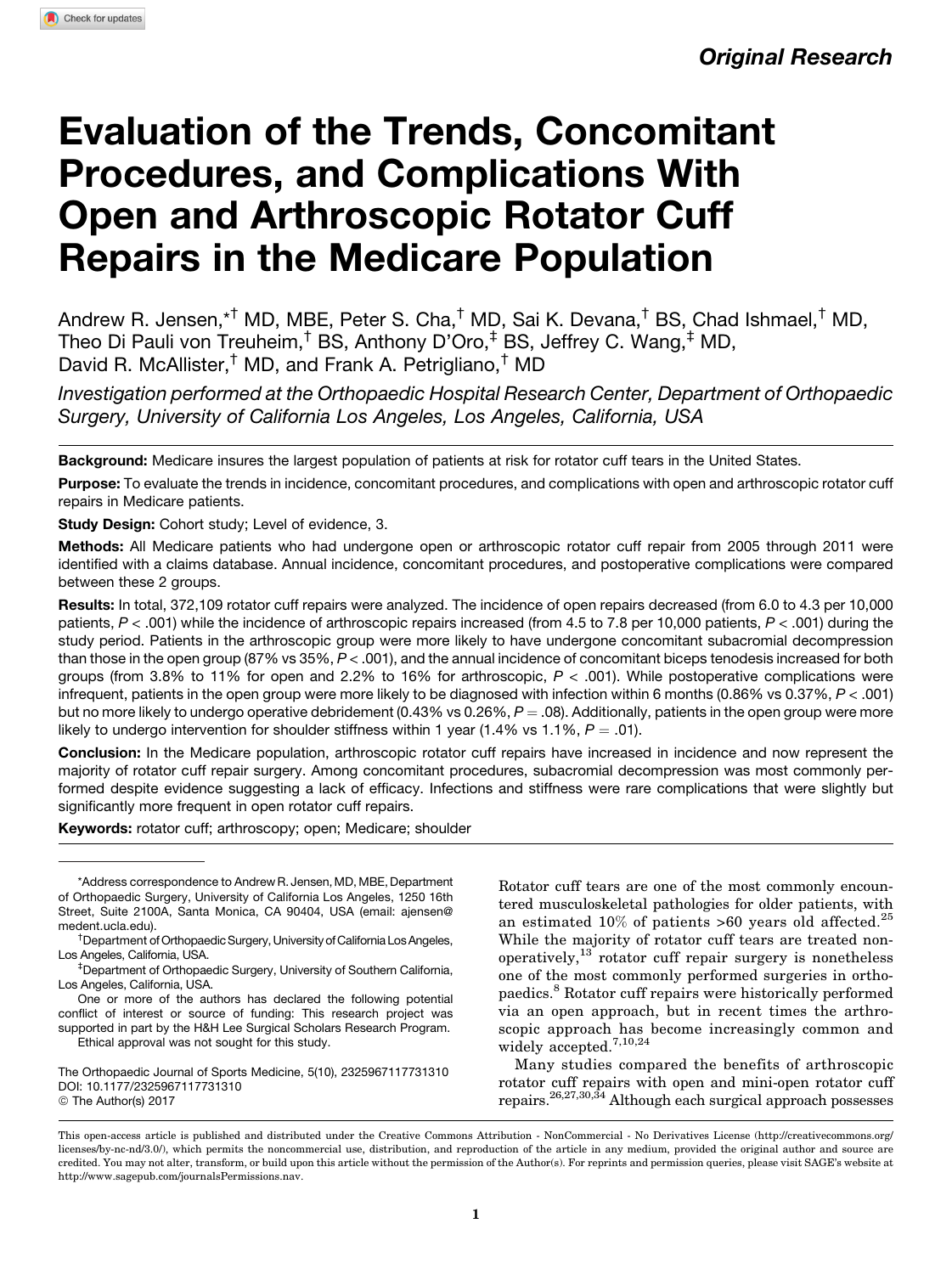specific advantages and disadvantages, $7$  they have thus far been shown to have comparable clinical outcomes and complication rates.12,15,28 Some studies found higher costs associated with arthroscopic rotator cuff repairs, $2,6$  whereas others found no cost difference between them.  $^{16}$ 

Known complications following rotator cuff repair surgery include postoperative infections, shoulder stiffness, and tendon reruptures. $^{21}$  The reported rates of these complications vary by source. Although 1 study of Veterans Affairs (VA) patients demonstrated higher rates of some complications in its open rotator cuff repair group, including wound infections within the first 30 postoperative days, it is unknown if this difference is true for a nationally representative cohort.<sup>19,21,27</sup>

Medicare provides health insurance in the United States to >45 million patients, the majority of whom are >65 years old.23 With the average age of patients undergoing rotator cuff repair being 63 years old,  $^{11}$  it would be logical that the Medicare population would be an appropriate and nationally representative patient population to evaluate with regard to rotator cuff repair outcomes.

The purpose of this study was to assess trends in the surgical management of rotator cuff tears in the Medicare population. Specifically, we evaluated the change in incidence of open and arthroscopic rotator cuff repairs and the incidence of postoperative complications in this population. We also assessed trends in concomitant procedures associated with rotator cuff repair surgery in Medicare patients, as 1 study suggested that the rates of these procedures have been increasing<sup>31</sup> despite there currently being a lack of evidence supporting their use.1,17,22,29,33

On the basis of previous studies, we hypothesized that the incidence of arthroscopic but not open rotator cuff repairs had increased, that concomitant procedure incidence had increased in both surgical groups, and that the incidence of postoperative shoulder infection and stiffness was higher in the open group than the arthroscopic group.

# **METHODS**

## Data Query and Analysis

The PearlDiver patient record database (PearlDiver Inc; www.pearldiverinc.com) is a publically available database of >4 billion insurance billing records. It contains the records of patients who have had an orthopaedic code— International Classification of Diseases, Ninth Revision (ICD-9) or Current Procedural Terminology (CPT) assigned to their billing record from private insurance and Medicare. The PearlDiver database was chosen because it contained the records of all Medicare patients with an orthopaedic ICD-9 or CPT code from 2005 through 2011.

This database was queried for Medicare patients who had undergone any open rotator cuff repair (CPT 23410, 23412, or 23420) and for those who had undergone arthroscopic rotator cuff repair (CPT 29827) from 2005 through 2011. We did include CPT 23420, which can be used for either an open repair or a reconstruction of a large rotator cuff tear, in the open rotator cuff repair group. Despite the fact that this code does include open reconstructions, we used it to be inclusive of all Medicare open rotator cuff repairs and because the only CPT code for arthroscopic rotator cuff repairs, 29827, also includes arthroscopic rotator cuff reconstructions. CPT 23420 accounted for 28.6% of all open rotator cuff repairs, indicating that it was not solely used for the relatively rare open rotator cuff reconstruction procedure. The database does not differentiate between open and mini-open rotator cuff repairs. Demographic data and the annual incidence of open and arthroscopic rotator cuff repairs per 10,000 patient-years and per 100 rotator cuff tear diagnoses were determined.

These 2 patient populations, the open group and the arthroscopic group, were subsequently queried to evaluate the rates of concomitant procedures and postoperative complications, including infections and shoulder stiffness, within each group. We did not evaluate revision surgery because operative laterality is not defined within CPT coding data.

To evaluate the incidence of concomitant procedures, the open and arthroscopic rotator cuff repair populations were each queried for subacromial decompression (CPT 23130 or 29826), distal clavicle resection (CPT 23120 or 29824), and biceps tenodesis (CPT 23430 or 29828) performed on the same day as the rotator cuff repair. We were unable to evaluate the incidence of concomitant biceps tenotomies because no specific CPT code exists for this procedure. The percentage of rotator cuff repairs in each group with these concomitant procedures was then calculated and compared. Additionally, the change in incidence of these concomitant procedures over time was evaluated as well as the percentage of open and arthroscopic concomitant procedures for each surgical group.

To evaluate postoperative shoulder infections, the open and arthroscopic rotator cuff repair populations were each queried for postoperative infection diagnoses (ICD-9-D-998.5, 998.51, or 998.59) entered within 6 months following the index rotator cuff repair. Each of these postoperative infection populations was then further queried for surgical debridement interventions (CPT 10060, 10061, 10140, 10180, 11040, 11041, 11042, 11043, 11044, 20000, 20005, 23030, 23031, or 23035) within 6 months following the index procedure. The mean percentage of patients with a diagnosis of postoperative shoulder infection and the mean percentage of patients who subsequently underwent surgical management of their postoperative infection were then compared between the open and arthroscopic groups.

Last, to evaluate postoperative shoulder stiffness, the 2 groups were each queried for shoulder manipulation under anesthesia without subsequent surgical intervention (CPT 23700, excluding CPT 29825 and 23020), arthroscopic lysis of adhesions (CPT 29825), and open capsular contracture release (CPT 23020) within 1 year following the index procedure. The mean number of manipulations under anesthesia, arthroscopic lysis of adhesions, open capsular contracture releases, and any intervention were then calculated and compared between the open and arthroscopic groups.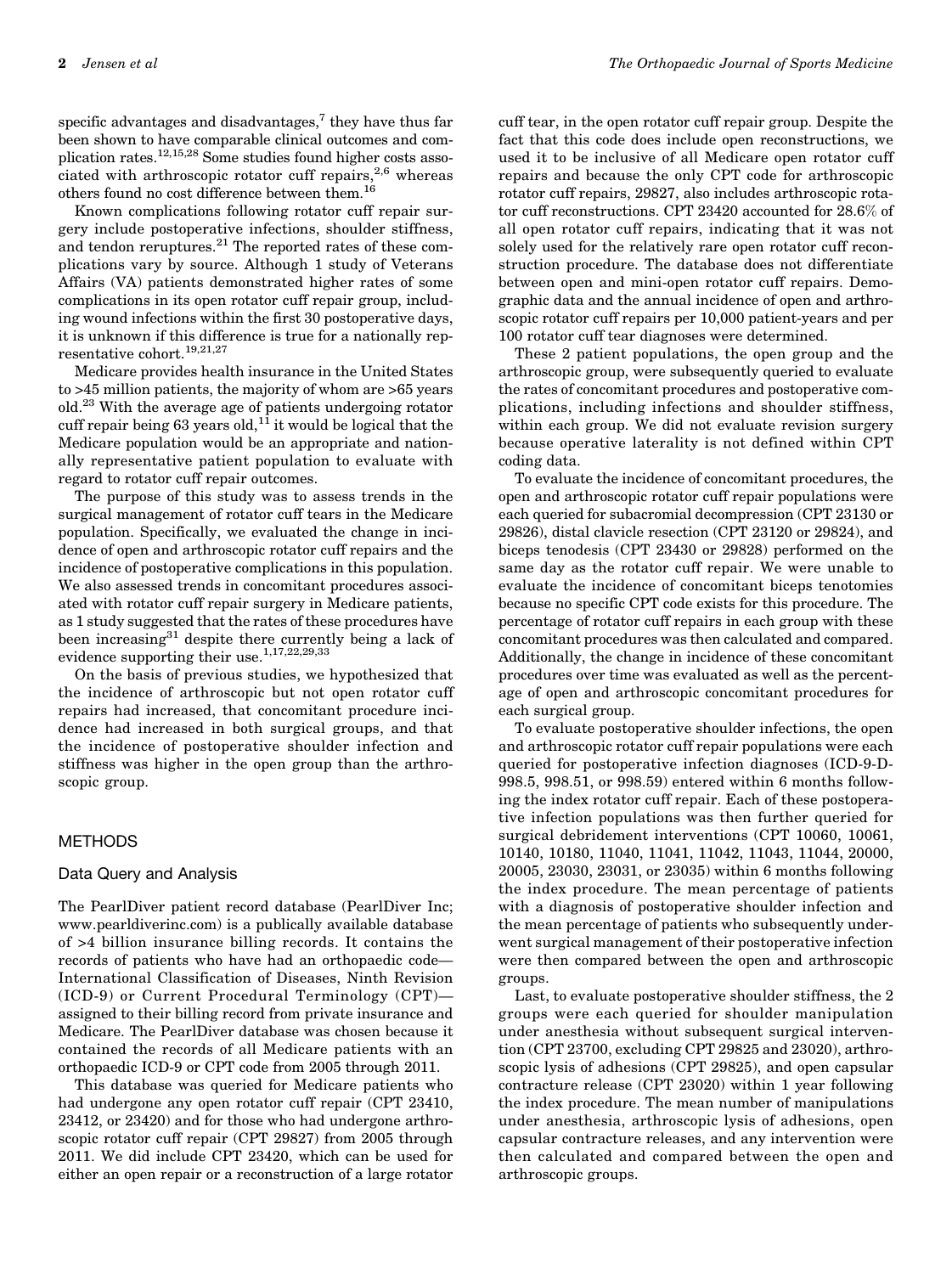|                                   | Trotatol Call Teals and Repairs in the Medicale Population, 2000 2011 |                       |                       |                       |                       |                       |                       |  |  |
|-----------------------------------|-----------------------------------------------------------------------|-----------------------|-----------------------|-----------------------|-----------------------|-----------------------|-----------------------|--|--|
|                                   | 2005                                                                  | 2006                  | 2007                  | 2008                  | 2009                  | 2010                  | 2011                  |  |  |
| Patients <sup>b</sup><br>$RCTs^b$ | 42,499,593<br>169.828                                                 | 43.338.571<br>179.079 | 44.263.111<br>183.753 | 45.411.883<br>188.120 | 46.520.716<br>193.037 | 47.664.048<br>198.382 | 48.849.404<br>212,510 |  |  |
| $RCRs^c$                          | 44.864 (26.4)                                                         | 49,575 (27.7)         | 51.802(28.2)          | 54,063 (28.7)         | 56.181(29.1)          | 56.889 (28.7)         | 58,735 (27.6)         |  |  |
| Male, $\%^d$<br><b>RCT</b>        | 44.1                                                                  | 44.3                  | 44.7                  | 41.1                  | 45.3                  | 45.3                  | 45.4                  |  |  |
| RCR                               | 49.0                                                                  | 49.0                  | 49.5                  | 44.0                  | 49.7                  | 50.0                  | 49.6                  |  |  |

TABLE 1 Rotator Cuff Tears and Repairs in the Medicare Population,  $2005-2011^{\circ}$ 

a RCRs, rotator cuff repairs; RCTs, rotator cuff tears.

 $b$ Values represent the total number of patients.

c Values represent the number (percentages) of patients diagnosed with an RCT who underwent an RCR.

d Values represent the percentages of patients in the RCT and RCR groups who were male.

#### Statistical Analysis

A 2-tailed Student  $t$  test was used to determine the statistical significance of differences between mean values in the open and arthroscopic rotator cuff repair groups, with equality of variance determined via the F test. The  $\chi^2$  test was used to evaluate the significance of differences in open and arthroscopic concomitant procedure percentages, and the  $\chi^2$  test for trend was used to evaluate significance of trends in rotator cuff repairs and concomitant procedures. Statistical significance for all analyses was set at  $P < 0.05$ .

## RESULTS

## Trends in Rotator Cuff Repairs

There were 372,109 rotator cuff repair surgical procedures (157,135 open and 199,823 arthroscopic) performed on Medicare patients between 2005 and 2011 (Table 1). On average, there were 45.5 million Medicare enrollees, 189,244 rotator cuff tear diagnoses, and 53,158 rotator cuff repairs performed each year. The overall incidence of rotator cuff repair during this time was 9.63 per 10,000 patients per year (4.24 open vs 5.39 arthroscopic repairs;  $P = .02$ ). The incidence of open rotator cuff repairs decreased (from 6.04 to 4.25 per 10,000;  $P < .001$ ) while the incidence of arthroscopic rotator cuff repairs increased (from 4.51 to 7.77 per 10,000;  $P < .001$ ) during the study period (Figure 1).

#### Concomitant Procedures

Patients who had undergone arthroscopic rotator cuff repair were 2.49 times more likely to additionally undergo subacromial decompression than those who had undergone open rotator cuff repair (Figure 2). There was no difference, however, in rates of distal clavicle resection and biceps tenodesis between the open and arthroscopic groups. Patients in the arthroscopic group were more likely than patients in the open group to undergo arthroscopic, as opposed to open, subacromial decompressions, distal clavicle resections, and biceps tenodeses (Table 2).

The annual rate of concomitant biceps tenodesis increased significantly from 2005 through 2011 in the open and



Figure 1. Annual incidence of open and arthroscopic rotator cuff repairs (RCRs) per 10,000 Medicare patients. \*Statistically significant trend,  $P < .001$ .



Figure 2. Incidence of concomitant procedures per index rotator cuff repair (RCR), open vs arthroscopic, in Medicare patients from 2005 to 2011. \*P< .001. Error bars indicate ±1 SD.

arthroscopic groups (Figure 3A). The annual rate of concomitant subacromial decompression (Figure 3B) and distal clavicle resection (Figure 3C), however, did not change significantly in either the open or the arthroscopic group.

#### Postoperative Complications

Patients in the open rotator cuff repair group were 2.32 times more likely than patients in the arthroscopic group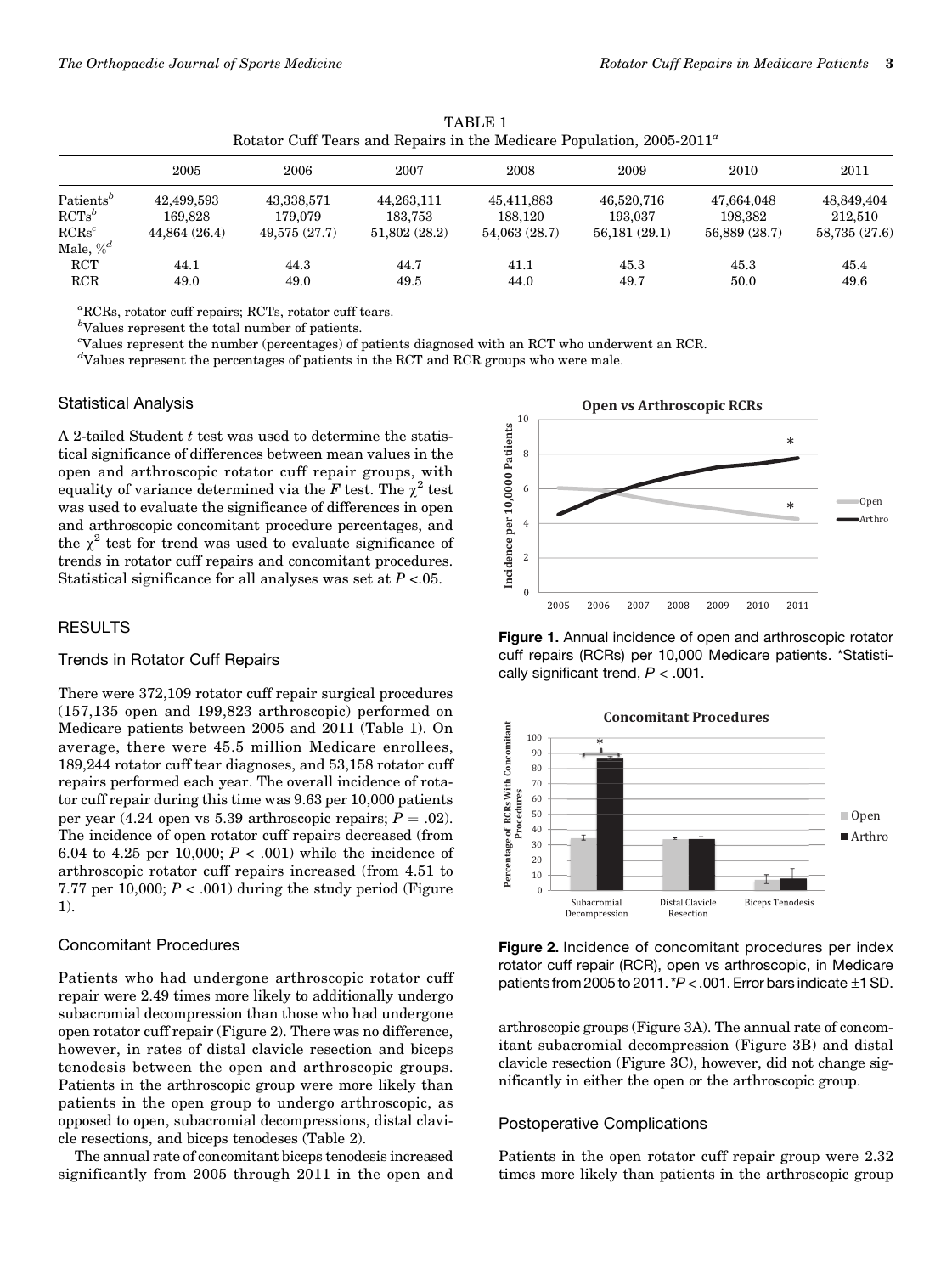TABLE 2 Open and Arthroscopic Concomitant Procedures<sup>a</sup>

| RCR <sup>b</sup> : Concomitant Procedure | Percentage | P Value |
|------------------------------------------|------------|---------|
| Open                                     |            | < 0.001 |
| Open SAD                                 | 17.3       |         |
| Arthroscopic SAD                         | 82.7       |         |
| Arthroscopic                             |            |         |
| Open SAD                                 | 0.3        |         |
| Arthroscopic SAD                         | 99.7       |         |
| Open                                     |            | $-.001$ |
| Open DCR                                 | 64.0       |         |
| Arthroscopic DCR                         | 36.0       |         |
| Arthroscopic                             |            |         |
| Open DCR                                 | 4.1        |         |
| Arthroscopic DCR                         | 95.9       |         |
| Open                                     |            | $-.001$ |
| Open BT                                  | 85.6       |         |
| Arthroscopic BT                          | 14.4       |         |
| Arthroscopic                             |            |         |
| Open BT                                  | 20.0       |         |
| Arthroscopic BT                          | 80.0       |         |

a Values represent the percentage of patients in each surgical group, having undergone a given concomitant procedure, who underwent an open or arthroscopic concomitant procedure. BT, biceps tenodesis; DCR, distal clavicle resection; RCR, rotator cuff repair; SAD, subacromial decompression. <sup>b</sup>

 ${}^{b}$ Primary procedure.

to be diagnosed with a postoperative shoulder infection within 6 months of their rotator cuff repair. There was, however, no statistically significant difference in the percentage of patients who subsequently required surgical debridement for their postoperative infection between the 2 groups (Table 3).

More patients in the open group than in the arthroscopic group required an intervention for postoperative shoulder stiffness within 1 year of rotator cuff repair. Patients in the open rotator cuff repair group were more likely to undergo shoulder manipulation under anesthesia than patients in the arthroscopic group, while those in the arthroscopic rotator cuff repair group were more likely to undergo arthroscopic lysis of adhesions (Table 3). Few patients from either group underwent open treatment for postoperative stiffness (0.02% in the open group, 0.00% in the arthroscopic group;  $P = .15$ ).

# **DISCUSSION**

Our study evaluated rotator cuff repair surgery in the Medicare population because it represents the largest cohort of patients with rotator cuff tears in the United States. Accordingly, this study evaluated the largest number of rotator cuff repair surgeries to date. We hypothesized that the incidence of arthroscopic, but not open, rotator cuff repairs had increased, that the rates of concomitant procedures had increased in both surgical groups, and that the incidence of postoperative complications was higher in the



Figure 3. The annual incidence of concomitant (A) biceps tenodeses, (B) subacromial decompressions, and (C) distal clavicle resections per 100 rotator cuff repairs (RCRs) in the open and arthroscopic RCR groups. \*Statistically significant change in incidence over time,  $P < .001$ .

TABLE 3 Postoperative Complications

| Complication                    |      | Open <sup>a</sup> Arthroscopic <sup>a</sup> P Value |         |
|---------------------------------|------|-----------------------------------------------------|---------|
| Infection diagnosis             | 0.86 | 0.37                                                | < 0.001 |
| Surgical debridement            | 0.43 | 0.26                                                | .08     |
| Manipulation under anesthesia   | 1.1  | 0.68                                                | < 0.001 |
| Arthroscopic lysis of adhesions | 0.27 | 0.42                                                | .02     |
| Any stiffness intervention      | 1.4  | 11                                                  | .01     |

a Values expressed are the incidence of postoperative complications per 100 rotator cuff repairs.

open group than the arthroscopic group based on results from previous studies.

Our study found that the incidence of arthroscopic rotator cuff repairs has indeed increased while the incidence of open rotator cuff repairs has decreased. These findings confirm previous studies of other patient cohorts that also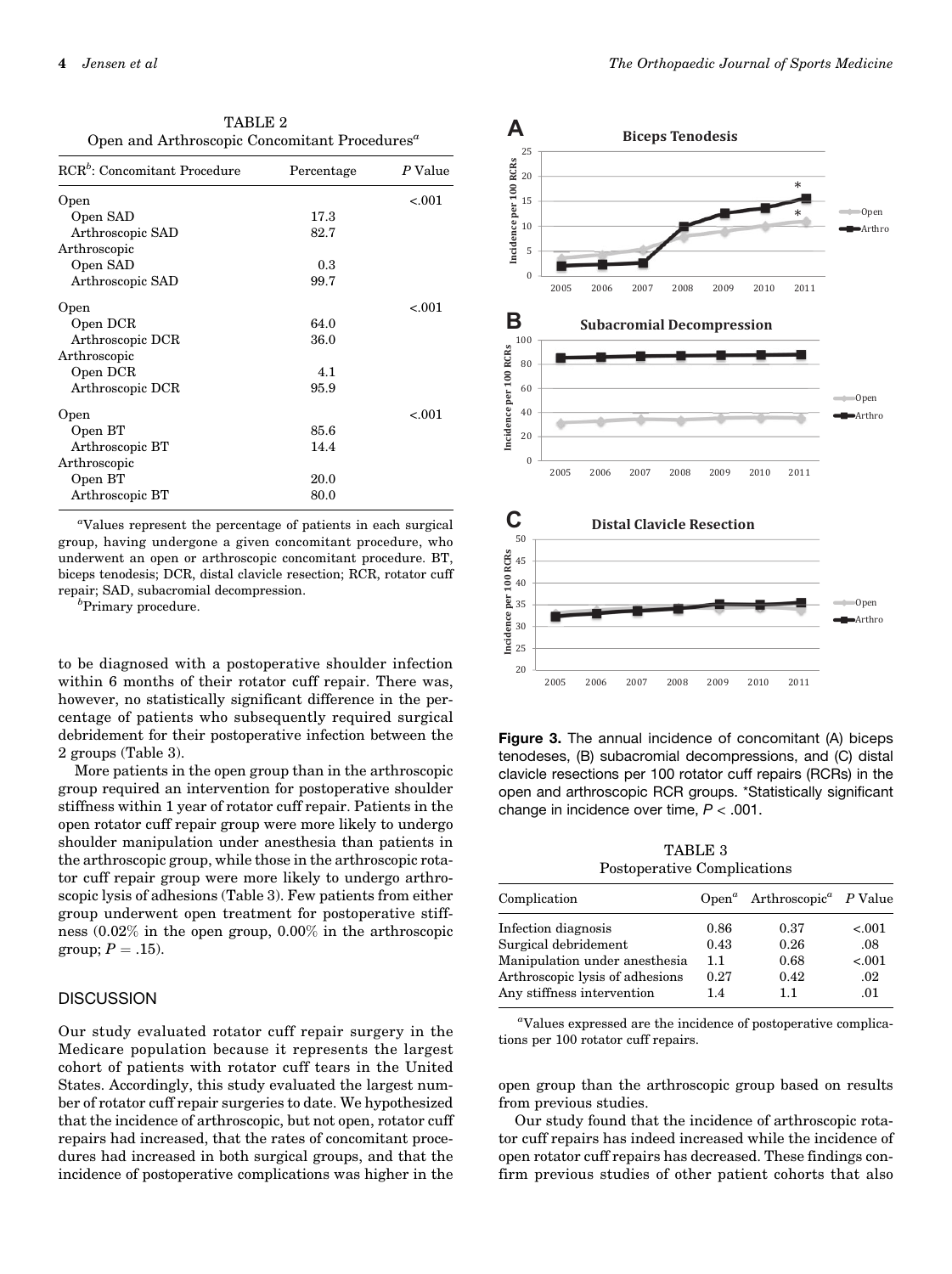reported this paradigm shift from predominantly open to predominantly arthroscopic rotator cuff repairs.<sup>7,19,35</sup> This shift has occurred despite a lack of evidence supporting one procedure over another.<sup>12,18,28</sup> This cultural shift may be due to young surgeons' preferences and familiarity with arthroscopic procedures, patients' preferences for minimally invasive procedures, or even industry marketing forces.

Interestingly, when Medicare patients are compared with other patient populations, this transition from predominantly open to predominantly arthroscopic rotator cuff repairs occurred later than in the private health insurance population but earlier than in the VA population.19,35 The first year in which >50% of rotator cuff repairs were performed arthroscopically was in 2007 for the Medicare patient population, compared with 2005 for a private insurance group,<sup>35</sup> while this threshold had not yet been met as of 2009 in the VA patient population.<sup>19</sup> This difference in arthroscopic rotator cuff repair adoption rate in the Medicare population versus other patient populations may indicate that younger patients with private insurance have sought out newer technology earlier than Medicare and VA patients. Alternatively, the adoption rates may reflect differences in resource utilization among the patient populations, given the possible higher costs associated with the arthroscopic approach<sup>2,6</sup>; for example, it was demonstrated that patients with private health insurance are twice as likely as Medicare patients to undergo physical therapy after rotator cuff repair surgery.<sup>3</sup>

While concomitant procedures currently have an unclear effect on the outcome of rotator cuff repairs,  $1,5,17,22,29,33$ these procedures are often performed with rotator cuff repairs to address additional aspects of shoulder pathology. We found that the incidence of subacromial decompression was high for both groups but greater in the arthroscopic rotator cuff repair group than in the open group (see Figure 2). This is despite evidence from studies suggesting that acromioplasty provides no benefit to the outcome of rotator cuff repair.<sup>1,5</sup> Interestingly, countries such as Finland have experienced a decrease in the incidence of acromioplasties since  $2007$ ,<sup>20</sup> while this has not been the case for Medicare patients. This difference may reflect a continued belief in the effectiveness of subacromial decompression or differences in training, or it may be related to reimbursement influences.

Additionally, we found that the incidence of concomitant biceps tenodesis increased significantly for open and arthroscopic repairs over time (see Figure 3). Biceps tenodesis has become an increasingly common procedure in recent years, and the increase in concomitant biceps tenodesis with rotator cuff repair in our study period may reflect the overall popularization of this procedure. Many studies have demonstrated good surgical outcomes following biceps tenotomy or tenodesis, likely influencing this increasing incidence.<sup>10,14,33</sup> A database review of private health insurance and Medicare patients demonstrated that the annual number of open biceps tenodeses increased by 57.3% from 2008 to 2011, while the annual number of arthroscopic biceps tenodeses increased by  $83.4\%$  from 2008 to  $2011.^{31}$  This overall increase in biceps tenodeses likely explains the similar increase in concomitant biceps tenodeses with rotator cuff repairs and may reflect an increased awareness of biceps tendon pathology as a potential cause of shoulder pathology.<sup>10,14,33</sup>

The difference in concomitant subacromial decompression rates is interesting because of the current lack of evidence supporting the use of concomitant procedures in conjunction with rotator cuff repairs.<sup>1,5,29</sup> The greater incidence of subacromial decompression in the arthroscopic group may be due to the facility in which it is performed during the arthroscopic approach. Alternatively, it may partially be due to a difference in subacromial decompression billing code utilization between the arthroscopic and open groups, as CPT 23420 can signify an open rotator cuff repair performed with or without acromioplasty. On average, CPT 23420 accounted for 28.6% of the annual open rotator cuff repairs. If one were to assume that all of these codes represented open rotator cuff repairs with subacromial decompressions, this estimate would increase the mean number of concomitant subacromial decompressions from 0.35 to 0.63 per index procedure for the open group. This adjusted incidence, however, remains significantly lower than the 0.87 subacromial decompressions per index procedure in the arthroscopic group  $(P < .001)$ , indicating that the difference in concomitant subacromial decompression rate is not solely due to coding differences between the open and arthroscopic groups.

Unsurprisingly, patients who had had arthroscopic rotator cuff repair were relatively more likely to undergo arthroscopic concomitant procedures as compared with patients in the open rotator cuff repair group (Table 2). The percentage of patients in the open group who underwent arthroscopic subacromial decompression may indicate the percentage of patients in the open group who underwent mini-open, instead of traditional open, rotator cuff repair, as this procedure would be performed only for the former.

Complications following rotator cuff repair surgery, regardless of surgical approach, include superficial and deep infection, shoulder stiffness, and tendon retear.<sup>21</sup> We found that the incidences of postoperative infection diagnosis and surgical debridement were generally low for both groups (Table 3) but that the incidence of postoperative infection diagnosis in the open group was 2.32 times greater than in the arthroscopic group. The increased diagnoses, but not debridement procedures, likely represent an increased incidence of superficial, but not deep, infections in the open rotator cuff repair group. This difference, while statistically significant, may not be clinically relevant. Although the VA patient population has unique characteristics that limits its external validity (eg, >80% rate of diabetes), a retrospective review of nearly 10,000 VA patients also revealed higher rates of postoperative superficial, but not deep, infections in the open group versus the arthroscopic rotator cuff repair group.<sup>19</sup>

Compared with other studies of patients undergoing shoulder arthroscopy, our 2 patient populations had similar rates of postoperative infection debridement procedures. A retrospective review of a private health insurance database from 2004 through 2009 demonstrated that only 0.27% of arthroscopic shoulder procedures required surgical management of a postoperative infection within 30 days.<sup>32</sup>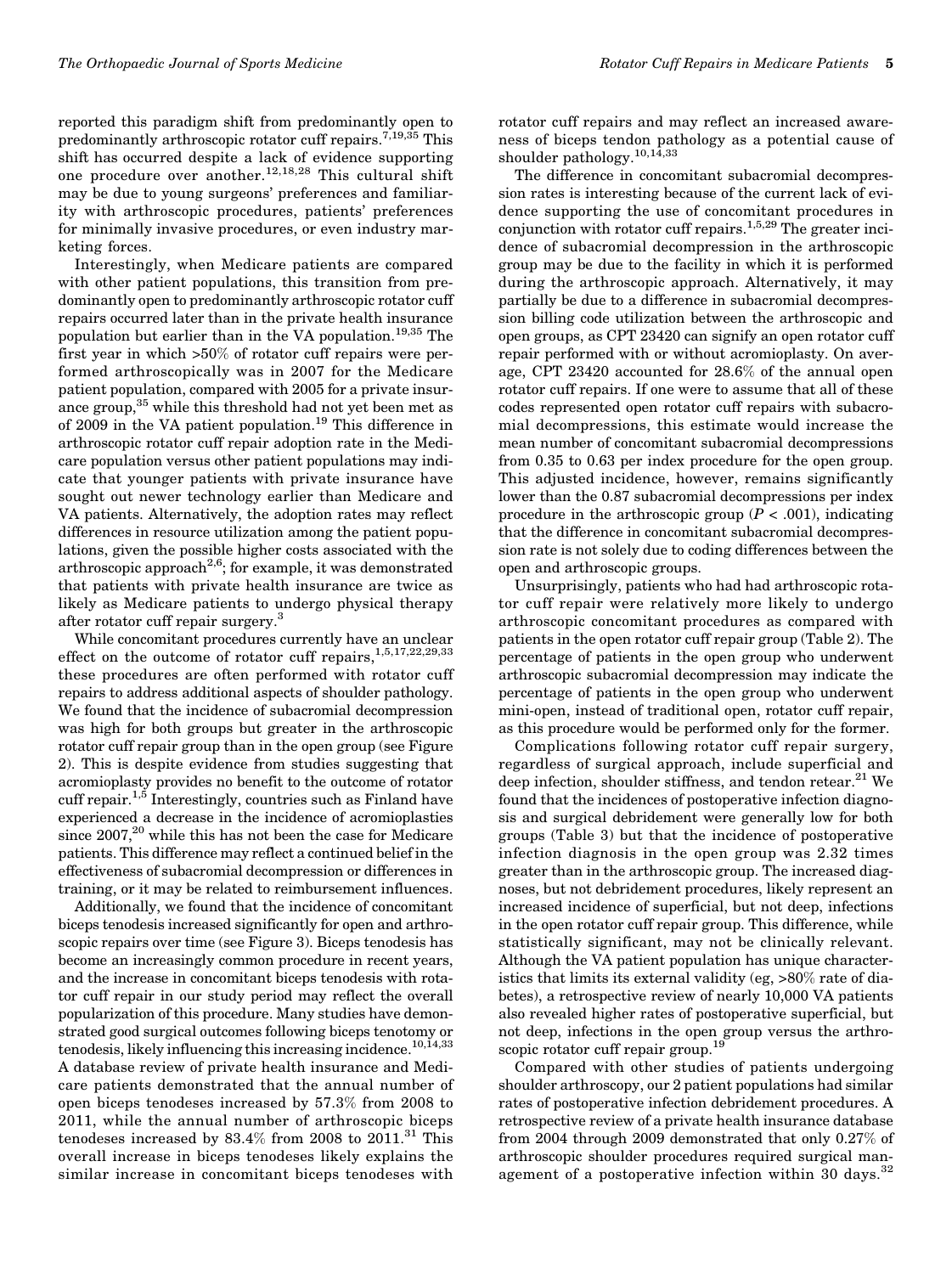Specific risk factors included age >50 years and rotator cuff repair, $32$  both of which are applicable to our cohort. In contrast to authors of earlier studies, we captured infection data for up to 6 months after surgery to include indolent infections such as Propionibacterium acnes, which account for 51% to 86% of postoperative infections following shoulder arthroscopy.<sup>21</sup>

Previously published rates of postoperative shoulder stiffness following open and arthroscopic rotator cuff repairs ranged between 0.5% and 4.8% and between 2.6% and 8.7%, respectively.<sup>21,24</sup> These large ranges reflect the fact that postoperative shoulder stiffness lacks specific diagnostic criteria. Because of this lack of specific diagnostic criteria, we chose instead to evaluate the rates of intervention for shoulder stiffness (manipulation under anesthesia or surgery) as a more specific and reliable marker for this complication. We found that both surgical groups had low rates of postoperative shoulder stiffness severe enough to necessitate an intervention but that a greater percentage of patients in the open group than in the arthroscopic group required an intervention.

Other studies found no significant difference in the rates of postoperative shoulder stiffness between open and arthroscopic rotator cuff repairs,27,28 but these studies analyzed far fewer patients and were assessing stiffness diagnoses, not interventions. We believe that these 2 factors resulted in our study's demonstrating a distinction in shoulder stiffness rates between the 2 surgical groups. Of patients who did require intervention for postoperative stiffness, patients in the open repair group were more likely to undergo manipulation under anesthesia than those in the arthroscopic group, while those in the arthroscopic group were more likely to undergo arthroscopic lysis of adhesions than those in the open group (see Table 3). This difference in treatment choice likely reflects providers' relative comfort with shoulder arthroscopy and the patients' comorbidities that influenced the initial choice of open versus arthroscopic surgery.

#### Limitations

Limitations of this study include its retrospective nature and its reliance on billing data, which lack ideal granularity.23 Since the study was retrospective, we were unable to adjust for differences in comorbidity rates between the 2 groups or rotator cuff tear complexity factors, such as tear size and Goutallier grade, which may account for some of the differences in postoperative complications or may have influenced the surgeons' choice of open over arthroscopic approach. The inclusion of CPT 23420 in the open group, while necessary to include all open rotator cuff repairs in the analysis, may have biased the open group to more difficult massive repairs and reconstructions. Certain complications, such as tendon retears, deep vein thrombosis, and anesthetic complications, were unable to be assessed from the data set, as were cost and patient outcomes. Tendon retear rates in particular would have been a valuable comparison given that retears are often the most clinically significant complications. There is some evidence to suggest that arthroscopic rotator cuff repairs have a higher

incidence of retears following repair of tears  $>3$  cm,<sup>4</sup> which may influence surgeons to choose the open approach for larger and more complicated tears. We were unable to assess the rates of revision operations because laterality is not included in CPT codes, which makes revision surgery and contralateral primary surgery indistinguishable in this data set. Last, we were unable to specifically evaluate miniopen rotator cuff repairs owing to the lack of a CPT code for this procedure. The rate of arthroscopic concomitant subacromial decompression in the open rotator cuff repair group may indicate the incidence of mini-open rotator cuff repairs (see Table 2), as this concomitant procedure would be performed arthroscopically in only a mini-open approach, but we cannot confirm this hypothesis.

# **CONCLUSION**

This study demonstrates that the overall incidence of rotator cuff tears and the percentage undergoing surgery did not change in the Medicare population from 2005 to 2011. The incidence of arthroscopic rotator cuff repairs during this time increased, while that of open rotator cuff repairs decreased, despite a lack of clear evidence showing improved outcomes with arthroscopic surgery in the literature. Subacromial decompression remained the most common concomitant procedure despite studies demonstrating no benefit.<sup>1,5,9</sup> The incidence of concomitant biceps tenodesis has increased significantly in open and arthroscopic rotator cuff repairs. While infections were rare following rotator cuff repairs, there was an increased incidence of superficial, but not deep, infections in open repairs. These findings from a large and nationally representative patient cohort contribute to the body of literature identifying the differences between open and arthroscopic rotator cuff repair. Given these findings and other contributing factors, such as retear rates, cost-effectiveness, and patient outcomes, future prospective studies are required to fully elucidate the benefits of the 2 approaches.

## ACKNOWLEDGMENT

The authors thank Dr Brett Owens for kindly providing supplementary data from his manuscript.

#### **REFERENCES**

- 1. Abrams GD, Gupta AK, Hussey KE, et al. Arthroscopic repair of fullthickness rotator cuff tears with and without acromioplasty: randomized prospective trial with 2-year follow-up. Am J Sports Med. 2014; 42(6):1296-1303.
- 2. Adla DN, Rowsell M, Pandey R. Cost-effectiveness of open versus arthroscopic rotator cuff repair. J Shoulder Elbow Surg. 2010;19(2): 258-261.
- 3. Arshi A, Kabir N, Cohen JR, et al. Utilization and costs of postoperative physical therapy after rotator cuff repair: a comparison of privately insured and Medicare patients [published online July 29, 2015]. Arthroscopy. doi:10.1016/j.arthro.2015.06.018.
- 4. Bishop J, Klepps S, Lo IK, Bird J, Gladstone JN, Flatow EL. Cuff integrity after arthroscopic versus open rotator cuff repair: a prospective study. J Shoulder Elbow Surg. 2006;15(3):290-299.